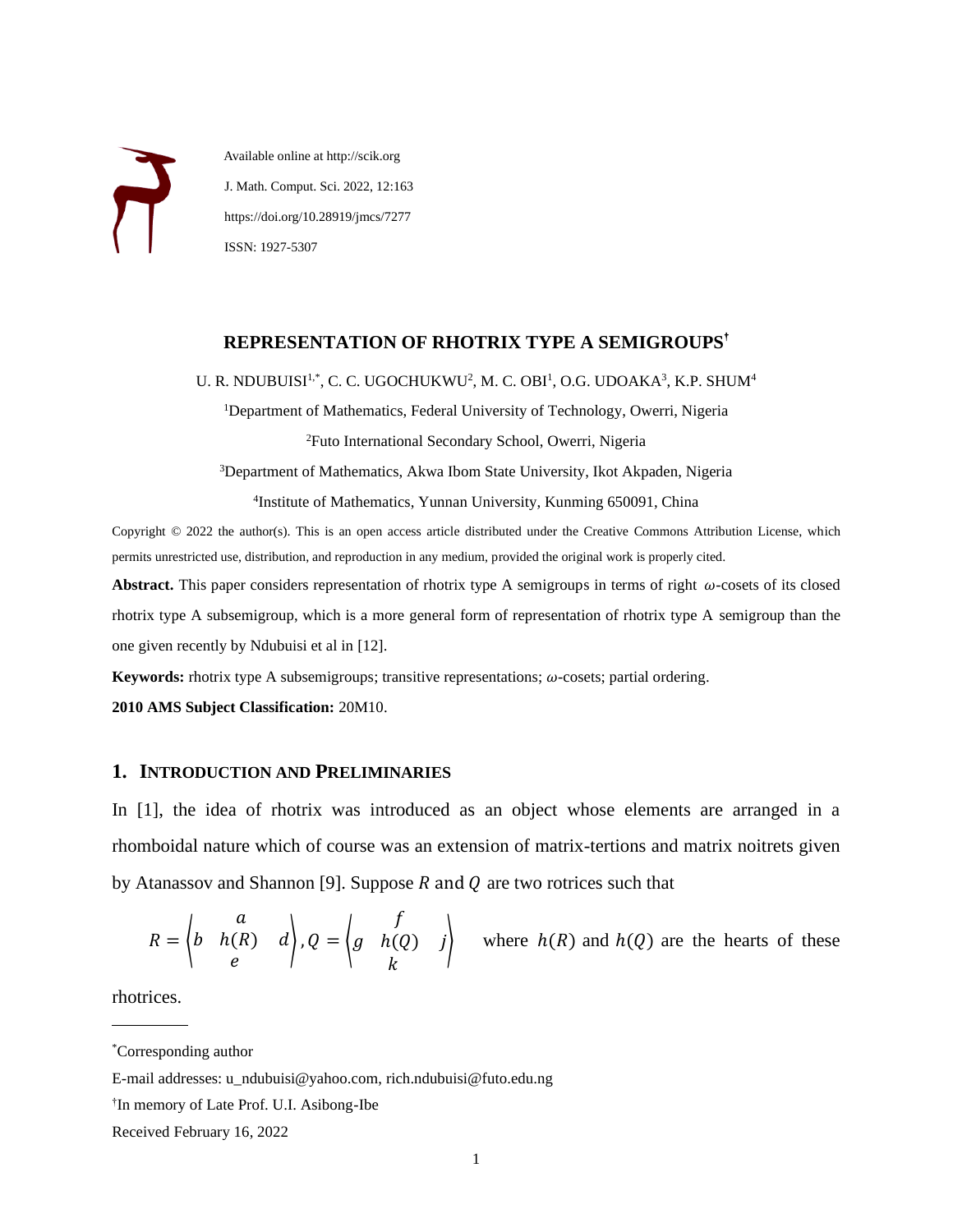It follows from [1] that

$$
R + Q = \begin{pmatrix} a & b & f \\ b & h(R) & d \\ e & & & \end{pmatrix} + \begin{pmatrix} f & b+g & a+f \\ g & h(Q) & j \\ k & & & \end{pmatrix} = \begin{pmatrix} a+f & b+g & b+g \\ b+g & h(R)+h(Q) & d+j \\ e+k & & & \end{pmatrix}
$$
  
and 
$$
R \circ Q = \begin{pmatrix} ah(Q) + gh(R) & h(R)h(Q) & dh(Q) + jh(R) \\ eh(Q) + kh(R) & & & \end{pmatrix}
$$

An alternative multiplication method was given by Sani [5] as follows;

$$
R \circ Q = \begin{pmatrix} af + dg \\ bf + eg & h(R)h(Q) & aj + dk \\ bj + ek \end{pmatrix}.
$$

Sani [6] also gave a generalization of this row-column multiplication of heart-oriented rhotrices as:

,

$$
R_n \circ Q_n = \langle a_{i_1j_1}, c_{l_ik_1} \rangle \circ \langle b_{i_2j_2}, d_{l_2k_2} \rangle = \langle \sum_{i_2j_{1=1}}^t (a_{i_1j_1}b_{i_2j_2}), \sum_{l_2k_1=1}^{t-1} (c_{l_ik_1}d_{l_2k_2}) \rangle, t = \frac{n+1}{2}
$$

where  $R_n$  and  $Q_n$  denote *n*-dimensional rhotrices (with *n* rows and *n* columns).

Mohammed [2] and Isere [4] gave a new technique for expressing rhotrices in a general form. Another method of rhotrix representation was given by chinedu in [11]. Also in [3], some construction of rhotrix semigroup was given. The type A version of the rhotrix semigroup as well as its congruences was presented in [12]. Since it is known in [12] that there is a faithful representation of rhotrix type A semigroup with the matrix semigroup and from Howie [8] and Petrich [10] that there is a form of representation of an inverse semigroup in terms of the semigroup of one-to-one partial transformation of closed right  $\omega$ -cosets of its inverse subsemigroup. It is natural to ask whether analogous results of [8] and [10] hold for rhotrix type A semigroups.

In particular, it is shown that for a rhotrix type A semigroup  $S = (R_n(F), \circ)$  with a closed rhotrix type A subsemigroup K, there is a transitive representation  $\theta^{K}$  from  $S = (R_n(F), \circ)$  to the semigroup of one-to-one partial transformations of the closed right  $\omega$ -cosets of K.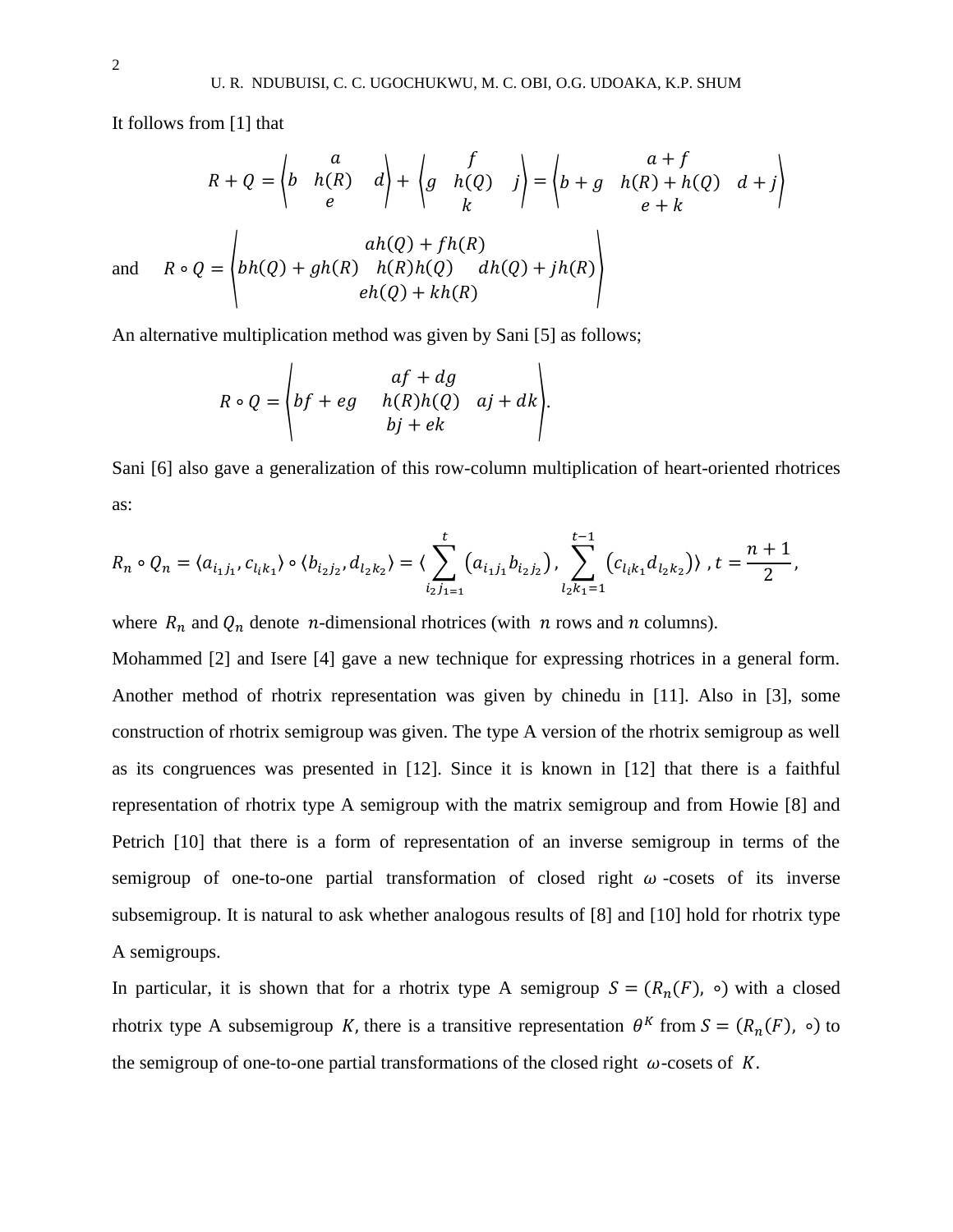For the notations and terminologies not mentioned in this paper, the reader is referred to [8], [10], [12], [13] and [14].

Let us now recall some definitions and known results.

Let a, b be elements of a semigroup S, we define  $a \mathcal{R}^* b$  if and only if for all  $x, y \in S^1$ ,  $xa =$  $ya \Leftrightarrow xb = yb$ . Dually we define the relation  $\mathcal{L}^*$ . Let S be a semigroup and  $a \in S$ . The elements  $a^{\dagger}$  (resp.  $a^*$ ) will denote an idempotent element in  $\mathcal{R}^*$  (resp.  $\mathcal{L}^*$ )-class  $R_a^*$  (resp.  $L_a^*$ ).

A semigroup S with a semilattice of idempotents  $E(S)$  is said to be an adequate semigroup if each  $\mathcal{R}^*$ -class and  $\mathcal{L}^*$ -class contain an idempotent.

With  $E(S)$  being a semilattice such an idempotent is unique. A left adequate semigroup is said to be a left type A if for all  $e \in E(S)$  and  $a \in S$ ,  $ae = (ae)^{\dagger}a$  (see [7]) and dually for right type A semigroups. A semigroup S is said to be a type A semigroup if it is both left and right type A. It is important to note that every type A semigroup is essentially a special subsemigroup of an

inverse semigroup through an embedding, thus several results in type A semigroups are analogous to those of an inverse semigroup. In particular, for  $X = S$ , where S is a type A semigroup, we have the following result adopted from [14].

**Lemma 1.1.** A type A semigroup S has a faithful representation with  $I^*(X)$ , the type A semigroup of one-to-one partial transformation on the set  $X$ .

The result below is analogous to Lemma 1.1.

**Lemma 1.2** [12]. A rhotrix type A semigroup  $S = (R_n(F), \circ)$  has a faithful representation with the matrix semigroup.

Suppose X be a set and K be a rhotrix type A subsemigroup of  $I^*(X)$ , K is said to be transitive if for any  $\langle a_{ij}, c_{lk} \rangle$ ,  $\langle b_{ij}, d_{lk} \rangle \in S = (R_n(F), \circ)$  there exist  $\mu \in K$  such that  $\langle a_{ij}, c_{lk} \rangle \mu =$  $\langle b_{ij}, d_{lk} \rangle$ . A representation of a rhotrix type A semigroup  $S = (R_n(F), \circ)$  by  $I^*(X)$  is said to be transitive if  $K = S\theta = (R_n(F), \circ)\theta$  is a transitive rhotrix type A subsemigroup of  $I^*(X)$ .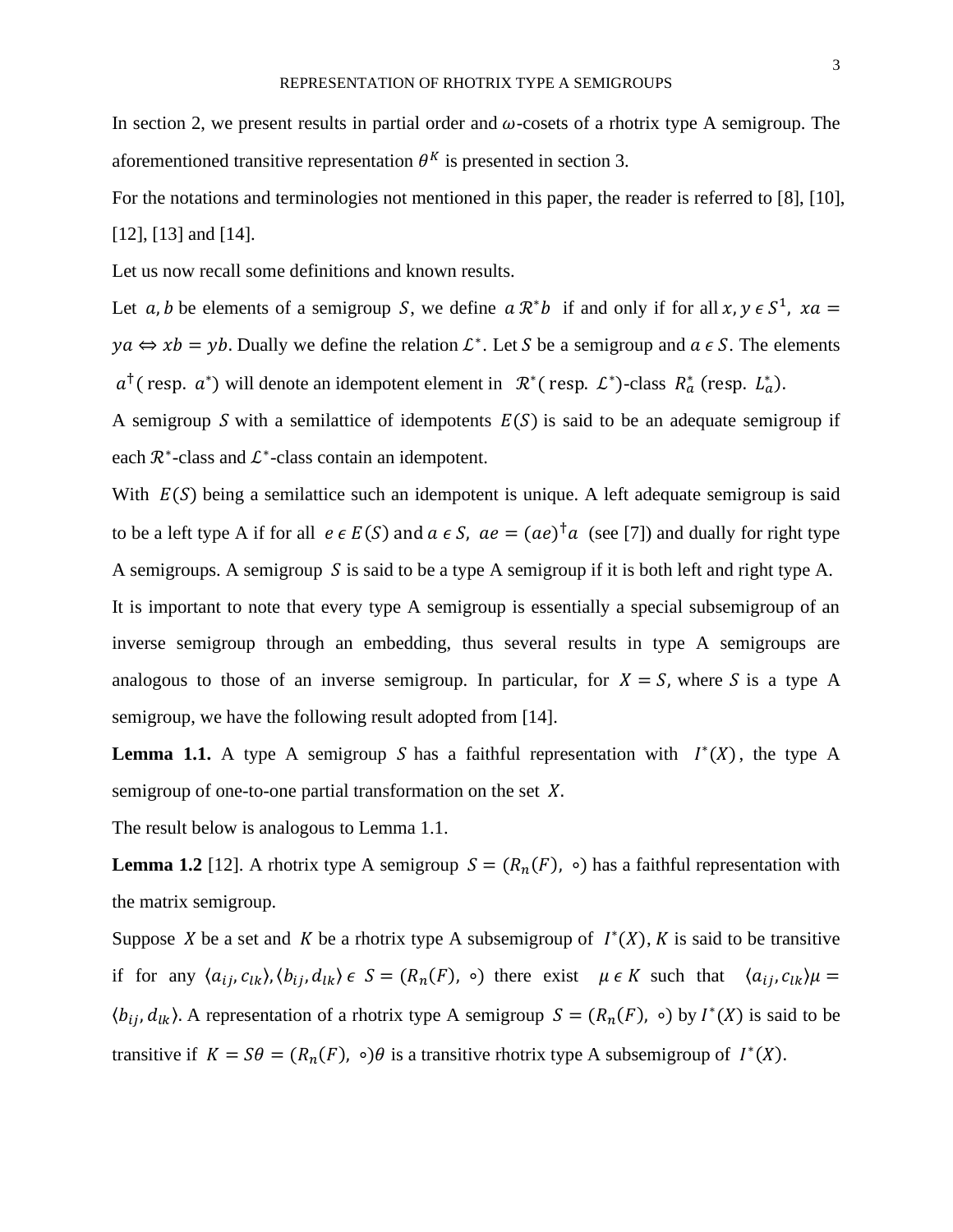From now henceforth, S will denote a rhotrix type A semigroup while  $E(S)$  denotes its semilattice of idempotents.

# **2. PARTIAL ORDERING IN AND -COSETS OF THE RHOTRIX TYPE A SUBSEMIGROUP OF**

Let S be a rhotrix type A semigroup with semilattice  $E(S)$  of idempotents, a natural partial ordering denoted by  $\leq$  will be defined on S as follows:

For  $\langle a_{ij}, c_{lk} \rangle, \langle b_{ij}, d_{lk} \rangle \in S$ ,  $\langle a_{ij}, c_{lk} \rangle \le \langle b_{ij}, d_{lk} \rangle$  if  $\langle a_{ij}, c_{lk} \rangle = \langle l_{ij}, c_{lk} \rangle \langle b_{ij}, d_{lk} \rangle$  for some  $\langle I_{ij}, C_{lk} \rangle \in E(S)$ .

It is important to note that  $\langle a_{ij}, c_{lk} \rangle \le \langle b_{ij}, d_{lk} \rangle$  if and only if  $\langle a_{ij}, c_{lk} \rangle = \langle a_{ij}, c_{lk} \rangle^{\dagger} \langle b_{ij}, d_{lk} \rangle =$  $\langle b_{ij}, d_{lk} \rangle \langle a_{ij}, c_{lk} \rangle^*$ .

We have the following Lemma.

**Lemma 2.1.** Let S be a rhotrix type A semigroup and  $\langle a_{ij}, c_{lk} \rangle$ ,  $\langle b_{ij}, d_{lk} \rangle \in S$ . Then the following conditions are equivalent

\n- i) 
$$
\langle a_{ij}, c_{lk} \rangle \leq \langle b_{ij}, d_{lk} \rangle
$$
\n- ii)  $\langle a_{ij}, c_{lk} \rangle = \langle b_{ij}, d_{lk} \rangle^{\dagger} \langle a_{ij}, c_{lk} \rangle = \langle a_{ij}, c_{lk} \rangle \langle b_{ij}, d_{lk} \rangle^*$
\n- iii)  $\langle a_{ij}, c_{lk} \rangle = \langle a_{ij}, c_{lk} \rangle^{\dagger} \langle b_{ij}, d_{lk} \rangle \langle a_{ij}, c_{lk} \rangle^*$
\n

**Proof.** i)  $\Rightarrow$  ii) Let  $\langle a_{ij}, c_{lk} \rangle \le \langle b_{ij}, d_{lk} \rangle$ , then we have  $\langle a_{ij}, c_{lk} \rangle = \langle a_{ij}, c_{lk} \rangle^{\dagger} \langle b_{ij}, d_{lk} \rangle$  so we have

$$
\langle b_{ij}, d_{lk} \rangle^{\dagger} \langle a_{ij}, c_{lk} \rangle = \langle b_{ij}, d_{lk} \rangle^{\dagger} \langle a_{ij}, c_{lk} \rangle^{\dagger} \langle b_{ij}, d_{lk} \rangle
$$
  

$$
= \langle a_{ij}, c_{lk} \rangle^{\dagger} \langle b_{ij}, d_{lk} \rangle^{\dagger} \langle b_{ij}, d_{lk} \rangle
$$
  

$$
= \langle a_{ij}, c_{lk} \rangle^{\dagger} \langle b_{ij}, d_{lk} \rangle = \langle a_{ij}, c_{lk} \rangle.
$$

Similarly,  $\langle a_{ij}, c_{lk} \rangle \langle b_{ij}, d_{lk} \rangle^* = \langle a_{ij}, c_{lk} \rangle$ . Thus ii) is true

ii)  $\Rightarrow$  iii) is obvious.

iii) ⇒ i). Let  $\langle a_{ij}, c_{lk} \rangle = \langle a_{ij}, c_{lk} \rangle^{\dagger} \langle b_{ij}, d_{lk} \rangle \langle a_{ij}, c_{lk} \rangle^*$ . Then we have that

$$
\langle a_{ij},c_{lk}\rangle^{\dagger}\langle b_{ij},d_{lk}\rangle\langle a_{ij},c_{lk}\rangle^* = \langle b_{ij},d_{lk}\rangle\big(\langle a_{ij},c_{lk}\rangle^{\dagger}\langle b_{ij},d_{lk}\rangle\big)^*\langle a_{ij},c_{lk}\rangle^*
$$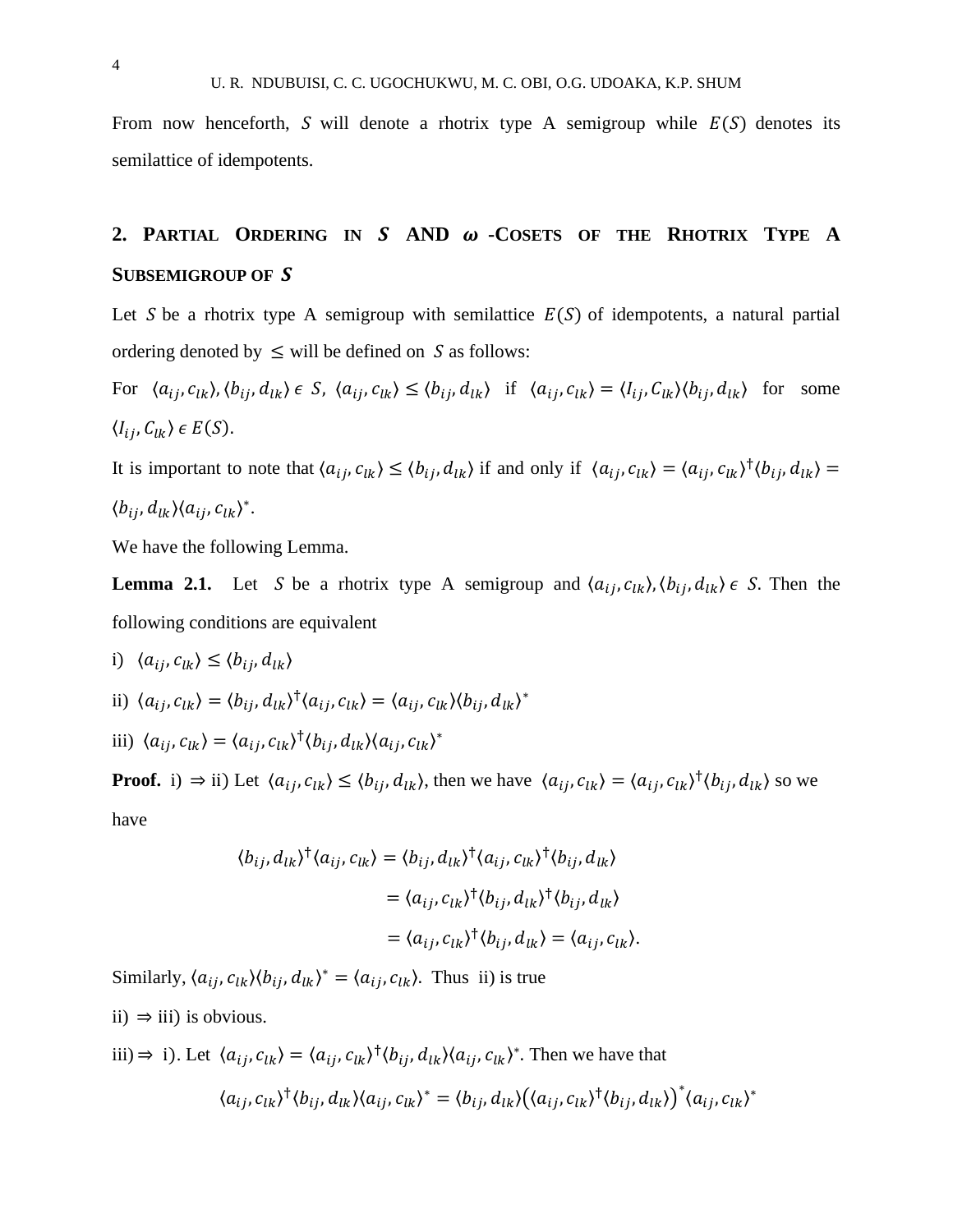$$
= \langle b_{ij}, d_{lk} \rangle \langle a_{ij}, c_{lk} \rangle^*
$$
  
and 
$$
\langle a_{ij}, c_{lk} \rangle^{\dagger} \langle b_{ij}, d_{lk} \rangle \langle a_{ij}, c_{lk} \rangle^* = \langle a_{ij}, c_{lk} \rangle^* \big( \langle b_{ij}, d_{lk} \rangle \langle a_{ij}, c_{lk} \rangle^* \big)^{\dagger} \langle b_{ij}, d_{lk} \rangle
$$

$$
= \langle a_{ij}, c_{lk} \rangle^{\dagger} \langle b_{ij}, d_{lk} \rangle .
$$

This shows that  $\langle a_{ij}, c_{lk} \rangle = \langle a_{ij}, c_{lk} \rangle^{\dagger} \langle b_{ij}, d_{lk} \rangle = \langle b_{ij}, d_{lk} \rangle \langle a_{ij}, c_{lk} \rangle$ . Thus  $\langle a_{ij}, c_{lk} \rangle \leq \langle b_{ij}, d_{lk} \rangle$ and the proof is complete.

**Lemma 2.2.** Suppose S is a rhotrix type A semigroup and  $\langle a_{ij}, c_{lk} \rangle$ ,  $\langle b_{ij}, d_{lk} \rangle \in S$  with  $\langle l_{ij}, c_{lk} \rangle$ ,  $\langle a_{ij}, l_{lk} \rangle \in E(S)$  left and right units respectively of  $\langle a_{ij}, c_{lk} \rangle \langle b_{ij}, d_{lk} \rangle$  and  $\langle a_{ij}, c_{lk} \rangle$ . Then  $\langle I_{ij}, c_{lk} \rangle \le \langle a_{ij}, I_{lk} \rangle$ .

**Proof.** The proof is a routine check.

It is well known that idempotents commute in a rhotrix type A semigroup. So in  $S$ , we have that

$$
\langle a_{ij}, I_{lk} \rangle \langle I_{ij}, c_{lk} \rangle = \langle I_{ij}, c_{lk} \rangle \langle a_{ij}, I_{lk} \rangle
$$
  
=  $\langle a_{ij}, c_{lk} \rangle$  (where  $a_{ij} \in E(M_t(F))$  and  $c_{lk} \in E(M_{t-1}(F))$ ), see

[12].

At this point, it is worth doing to define a more general form of partial ordering  $\omega$  instead of  $\leq$ . Let S be a rhotrix type A semigroup and  $\langle x_{ij}, y_{lk} \rangle \in S$ .

Define a relation  $\omega \in S$  as follows;

$$
\langle x_{ij}, y_{lk} \rangle \omega = \{ \langle a_{ij}, c_{lk} \rangle \in S : ((x_{ij}, y_{lk}), \langle a_{ij}, c_{lk} \rangle) \in \omega \}.
$$

Now suppose that  $\langle x_{i}, y_{lk} \rangle$ ,  $\langle a_{i}, c_{lk} \rangle \in S$  such that  $(\langle x_{i}, y_{lk} \rangle, \langle a_{i}, c_{lk} \rangle) \in \omega$  then obviously we have that  $((x_{ij}, y_{lk})^{\dagger}, (a_{ij}, c_{lk})^{\dagger})$   $\in \omega$  and  $((x_{ij}, y_{lk})^{\ast}, (a_{ij}, c_{lk})^{\ast})$ ) and for all  $\langle u_{ij}, v_{lk} \rangle, \langle p_{ij}, q_{lk} \rangle \in S$ ,  $(\langle x_{ij}, y_{lk} \rangle \langle u_{ij}, v_{lk} \rangle, \langle a_{ij}, c_{lk} \rangle \langle u_{ij}, v_{lk} \rangle) \in \omega$  and  $(\langle p_{ij}, q_{lk} \rangle \langle u_{ij}, v_{lk} \rangle,$  $\langle p_{ij}, q_{lk} \rangle \langle a_{ij}, c_{lk} \rangle \in \omega.$ 

Suppose  $K = \langle m_{ij}, n_{lk} \rangle$  is a subset of S, then the closure of K in S is given by

$$
\langle m_{ij}, n_{lk} \rangle \omega = \{ \langle a_{ij}, c_{lk} \rangle \in S \ : \big( \langle m_{ij}, n_{lk} \rangle \langle a_{ij}, c_{lk} \rangle \big) \in \omega \}.
$$

The following Lemma is evident

**Lemma 2.3.** Suppose  $K = \langle m_{ij}, n_{lk} \rangle$  and  $T = \langle s_{ij}, t_{lk} \rangle$  are subsets of S. Then we have the following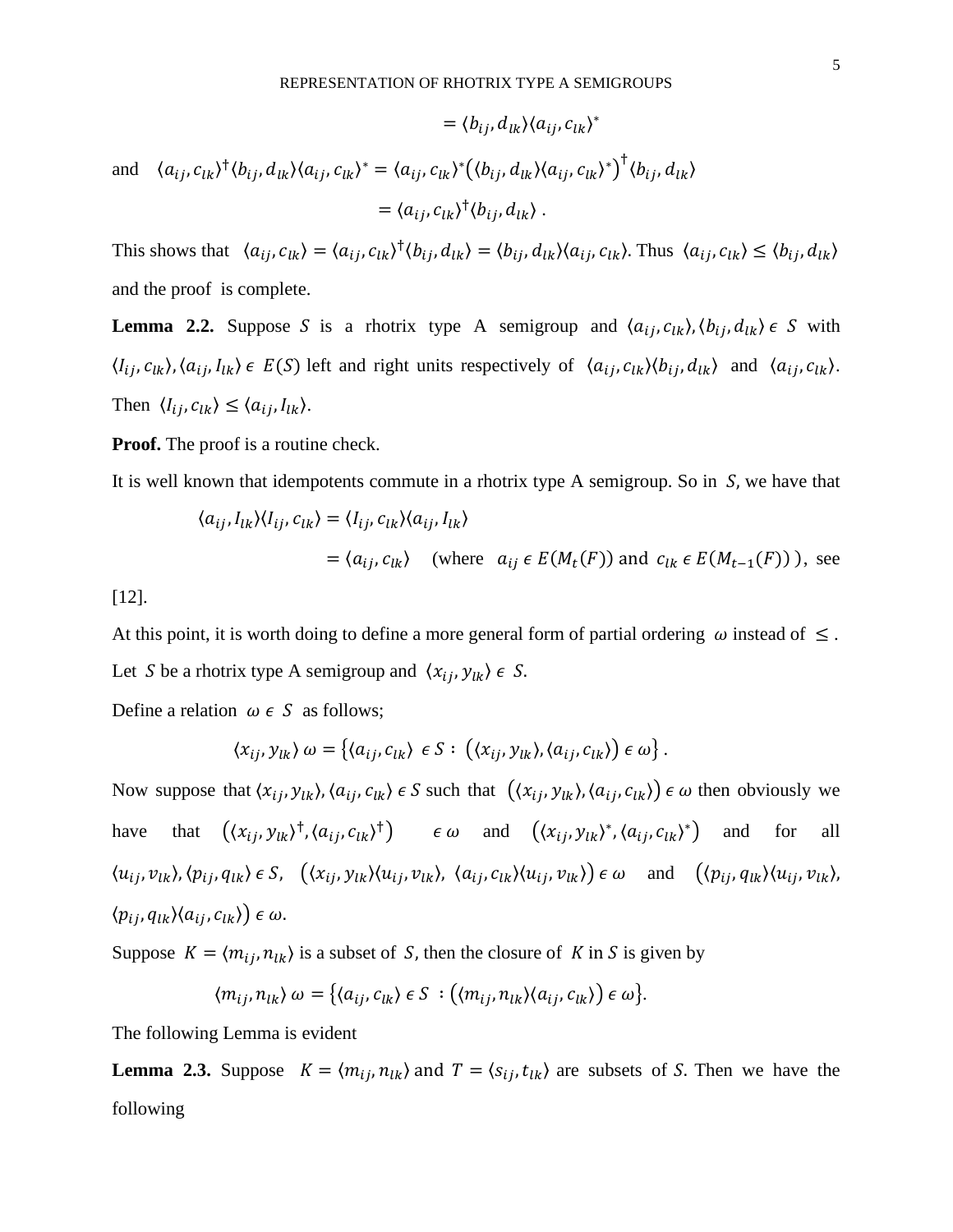- i)  $\langle m_{ij}, n_{lk} \rangle \subseteq \langle m_{ij}, n_{lk} \rangle \omega$
- ii)  $\langle m_{ij}, n_{lk} \rangle$   $\omega \subseteq \langle s_{ij}, t_{lk} \rangle$   $\omega$  if  $\langle m_{ij}, n_{lk} \rangle \subseteq \langle s_{ij}, t_{lk} \rangle$

iii) 
$$
(\langle m_{ij}, n_{lk} \rangle \omega) \langle x_{ij}, y_{lk} \rangle \subseteq ((m_{ij}, n_{lk}) \langle x_{ij}, y_{lk} \rangle) \omega \text{ for } \langle x_{ij}, y_{lk} \rangle \in S.
$$

**Proof.** i) The proof is obvious

ii) The proof is straight forward

iii) Let  $\langle b_{ij}, d_{lk} \rangle \in \left( \langle m_{ij}, n_{lk} \rangle \omega \right) \langle a_{ij}, c_{lk} \rangle$  so that  $\langle b_{ij}, d_{lk} \rangle = \langle x_{ij}, y_{lk} \rangle \langle a_{ij}, c_{lk} \rangle$  where we know that

$$
\langle x_{ij}, y_{lk} \rangle \in \langle m_{ij}, n_{lk} \rangle \omega. \text{ But } \big( \langle m_{ij}, n_{lk} \rangle \langle a_{ij}, c_{lk} \rangle \big) \in \omega, \text{ so}
$$
\n
$$
\big( \langle m_{ij}, n_{lk} \rangle \langle a_{ij}, c_{lk} \rangle, \langle x_{ij}, y_{lk} \rangle \langle a_{ij}, c_{lk} \rangle \big) \in \omega = \langle b_{ij}, d_{lk} \rangle. \text{ Now } \langle b_{ij}, d_{lk} \rangle \in \big( \langle m_{ij}, n_{lk} \rangle \langle a_{ij}, c_{lk} \rangle \big) \omega.
$$

Thus we have that

$$
((m_{ij}, n_{lk}) \omega)(a_{ij}, c_{lk}) \subseteq ((m_{ij}, n_{lk})(a_{ij}, c_{lk})) \omega.
$$

With ii) above, we have that  $((\langle m_{ij}, n_{lk} \rangle \omega) \langle a_{ij}, c_{lk} \rangle) \omega \subseteq (\langle m_{ij}, n_{lk} \rangle \langle a_{ij}, c_{lk} \rangle) \omega^2$ .

But we know that  $\langle m_{ij}, n_{lk} \rangle \subseteq \langle m_{ij}, n_{lk} \rangle$   $\omega$ . It then follows that

$$
((m_{ij}, n_{lk})(a_{ij}, c_{lk})) \omega \subseteq ((\langle m_{ij}, n_{lk} \rangle \omega) \langle a_{ij}, n_{lk} \rangle) \omega = (\langle m_{ij}, n_{lk} \rangle \langle a_{ij}, n \rangle) \omega.
$$

Now suppose  $K = \langle m_{ij}, n_{lk} \rangle$  is a rhotrix type A subsemigroup of S, an element  $\langle x_{ij}, y_{lk} \rangle \in S$  is in  $\langle m_{ij}, n_{lk} \rangle \langle x_{ij}, y_{lk} \rangle$  if and only if  $\langle x_{ij}, y_{lk} \rangle^{\dagger} \in K$ .

Suppose  $\langle x_{ij}, y_{lk} \rangle^{\dagger} \in K$ , then we have that

$$
\langle x_{ij}, y_{lk} \rangle^{\dagger} \langle x_{ij}, y_{lk} \rangle = \langle x_{ij}, I_{lk} \rangle \langle x_{ij}, y_{lk} \rangle = \langle x_{ij}, y_{lk} \rangle \in \langle m_{ij}, n_{lk} \rangle \langle x_{ij}, y_{lk} \rangle.
$$
 The set

 $\langle m_{ij}, n_{lk} \rangle \langle x_{ij}, y_{lk} \rangle$  is a right coset of  $K = \langle m_{ij}, n_{lk} \rangle$  if  $\langle x_{ij}, y_{lk} \rangle \in \langle m_{ij}, n_{lk} \rangle \langle x_{ij}, y_{lk} \rangle$ .

In the same manner, we call the set  $((m_{ij}, n_{lk})\langle x_{ij}, y_{lk}\rangle)$   $\omega$  a right  $\omega$ -coset of  $K = \langle m_{ij}, n_{lk}\rangle$ where  $\langle x_{ij}, y_{lk} \rangle^{\dagger} \in K$ .

**Remark 2.4.** It is important to note that the right  $\omega$ -coset of K is analogous to that of inverse semigroups namely;  $((m_{ij}, n_{lk})(a_{ij}, c_{lk}))$   $\omega = ((m_{ij}, n_{lk})(b_{ij}, d_{lk}))$   $\omega$  and so on. In fact some properties of the right  $\omega$ -coset of K are analogous to that of inverse semigroups [10] and type A semigroups [7].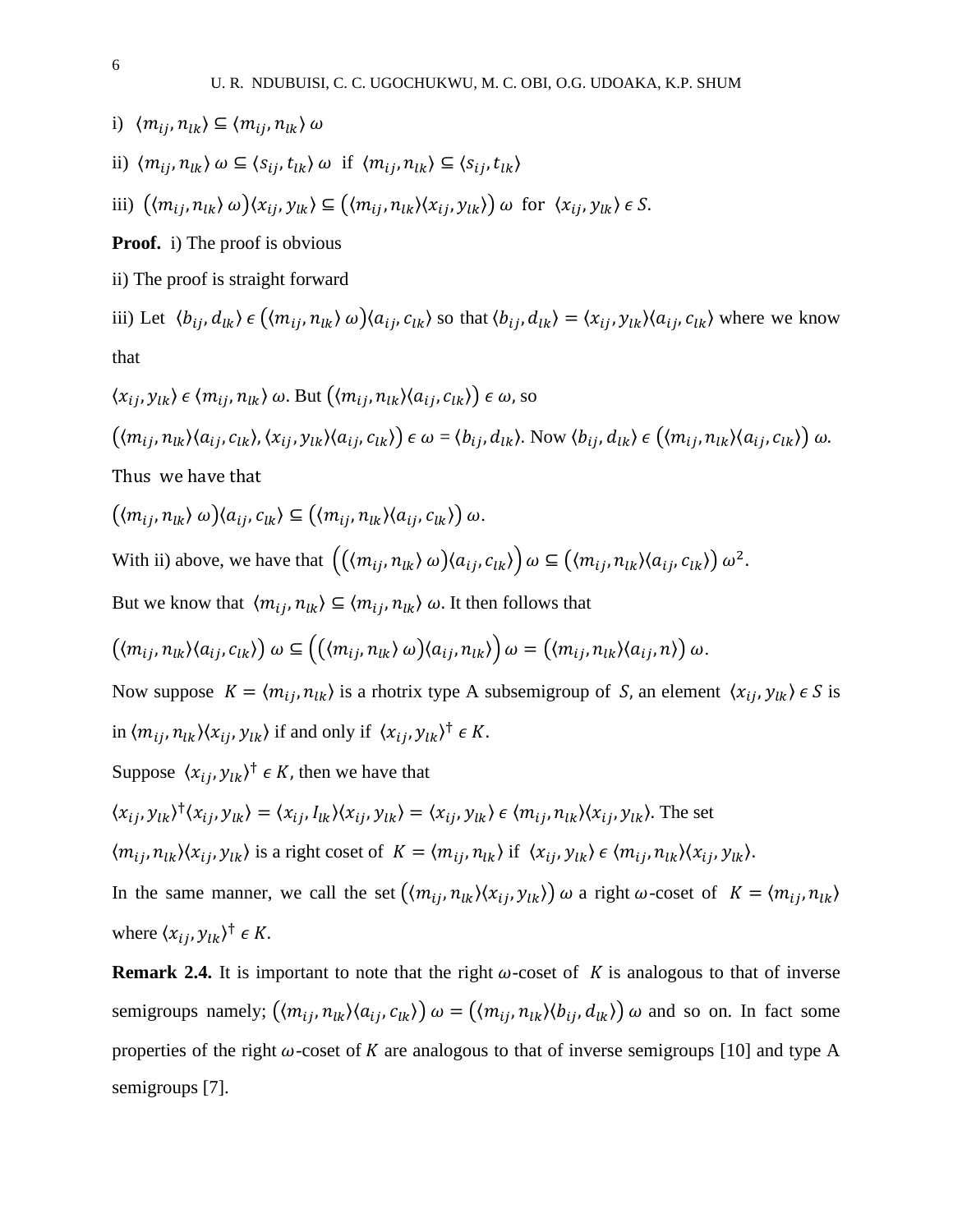#### **3. REPRESENTATION OF RHOTRIX TYPE A SEMIGROUP**

Now let  $\mathcal{X}^* = \{((m_{ij}, n_{lk})(a_{ij}, c_{lk})) \omega : (a_{ij}, c_{lk})^{\dagger} \in K, \langle a_{ij}, c_{lk} \rangle \in S\}$  be the set of all right  $\omega$ coset in S. We know from Lemma 2.3 (iii) that for  $\langle u_{ij}, v_{lk} \rangle \in S$ , we have that

$$
(\langle m_{ij}, n_{lk} \rangle \langle a_{ij}, c_{lk} \rangle \omega) \langle u_{ij}, v_{lk} \rangle \subseteq (\langle m_{ij}, n_{lk} \rangle \langle a_{ij}, c_{lk} \rangle \langle u_{ij}, v_{lk} \rangle) \omega.
$$

So we have that

$$
((a_{ij}, c_{lk})\langle u_{ij}, v_{lk}\rangle)^{\dagger} = ((a_{ij}, c_{lk})\langle u_{ij}, v_{lk}\rangle^{\dagger})^{\dagger} \text{ and } \langle a_{ij}, c_{lk}\rangle^{\dagger} =
$$
  

$$
((a_{ij}, c_{lk})^{\dagger})^{\dagger} \langle a_{ij}, c_{lk}\rangle \omega \langle a_{ij}, c_{lk}\rangle,
$$
  

$$
((a_{ij}, c_{lk})\langle u_{ij}, v_{lk}\rangle)^{\dagger} \omega \langle a_{ij}, c_{lk}\rangle^{\dagger}.
$$

Now suppose that  $\langle a_{ij}, c_{lk} \rangle^{\dagger} \in K$  then  $(\langle a_{ij}, c_{lk} \rangle \langle u_{ij}, v_{lk} \rangle)^{\dagger} \in K$ .

Thus  $(\langle m_{ij}, n_{lk} \rangle \langle a_{ij}, c_{lk} \rangle \langle u_{ij}, v_{lk} \rangle) \omega \in \mathcal{X}^*$  for  $((m_{ij}, n_{lk}) \langle a_{ij}, c_{lk} \rangle) \omega \in \mathcal{X}^*$ .

Let  $I^*(X^*)$  be the symmetric rhotrix type A semigroup associated with  $X^*$ . It is obvious from [8] and [12] that  $I^*(\mathcal{X}^*)$  is embeddable in a rhotrix inverse semigroup which implies that it is a subsemigroup of the rhotrix inverse semigroup.

Let  $\langle u_{ij}, v_{lk} \rangle \in S$  and define a mapping  $\theta^K : S \to I^*(\mathcal{X}^*)$  by the rule that

$$
\langle u_{ij}, v_{lk} \rangle \theta^K : ((m_{ij}, n_{lk}) \langle x_{ij}, y_{lk} \rangle) \omega \rightarrow ((m_{ij}, n_{lk}) \langle x_{ij}, y_{lk} \rangle \langle u_{ij}, v_{lk} \rangle) \omega
$$

where the domain of the map is given by

$$
dom(u_{ij},v_{lk})\theta^K = \{((m_{ij},n_{lk})(x_{ij},y_{lk}))\omega \in \mathcal{X}^* : ((m_{ij},n_{lk})(x_{ij},y_{lk})(u_{ij},v_{lk})) \omega \in \mathcal{X}^*\}.
$$

The Lemma below easily follows

**Lemma 3.1.** For each  $\langle u_{ij}, v_{lk} \rangle \in S$ ,  $\langle u_{ij}, v_{lk} \rangle \theta^K$  is a one-to-one mapping

**Proof.** The proof is obvious

**Lemma 3.2.** Let  $K = \langle m_{ij}, n_{lk} \rangle$  is a closed rhotrix type A semigroup of S. Then  $\theta^K : S \to$ 

$$
I^*(\mathcal{X}^*) \text{ such that } \left\{ \left( (\langle m_{ij}, n_{lk} \rangle \langle x_{ij}, y_{lk} \rangle) \omega, (\langle m_{ij}, n_{lk} \rangle \langle x_{ij}, y_{lk} \rangle \langle u_{ij}, v_{lk} \rangle) \omega \right) : \right.
$$
  

$$
\left( (\langle m_{ij}, n_{lk} \rangle \langle x_{ij}, y_{lk} \rangle) \omega, (\langle m_{ij}, n_{lk} \rangle \langle x_{ij}, y_{lk} \rangle \langle u_{ij}, v_{lk} \rangle) \right) \omega \in I^*(\mathcal{X}^*) \right\} \text{ is a representation of } S.
$$

**Proof.** That  $\theta^K$  is a one-to-one mapping of S into  $I^*(\mathcal{X}^*)$  and well defined is obvious.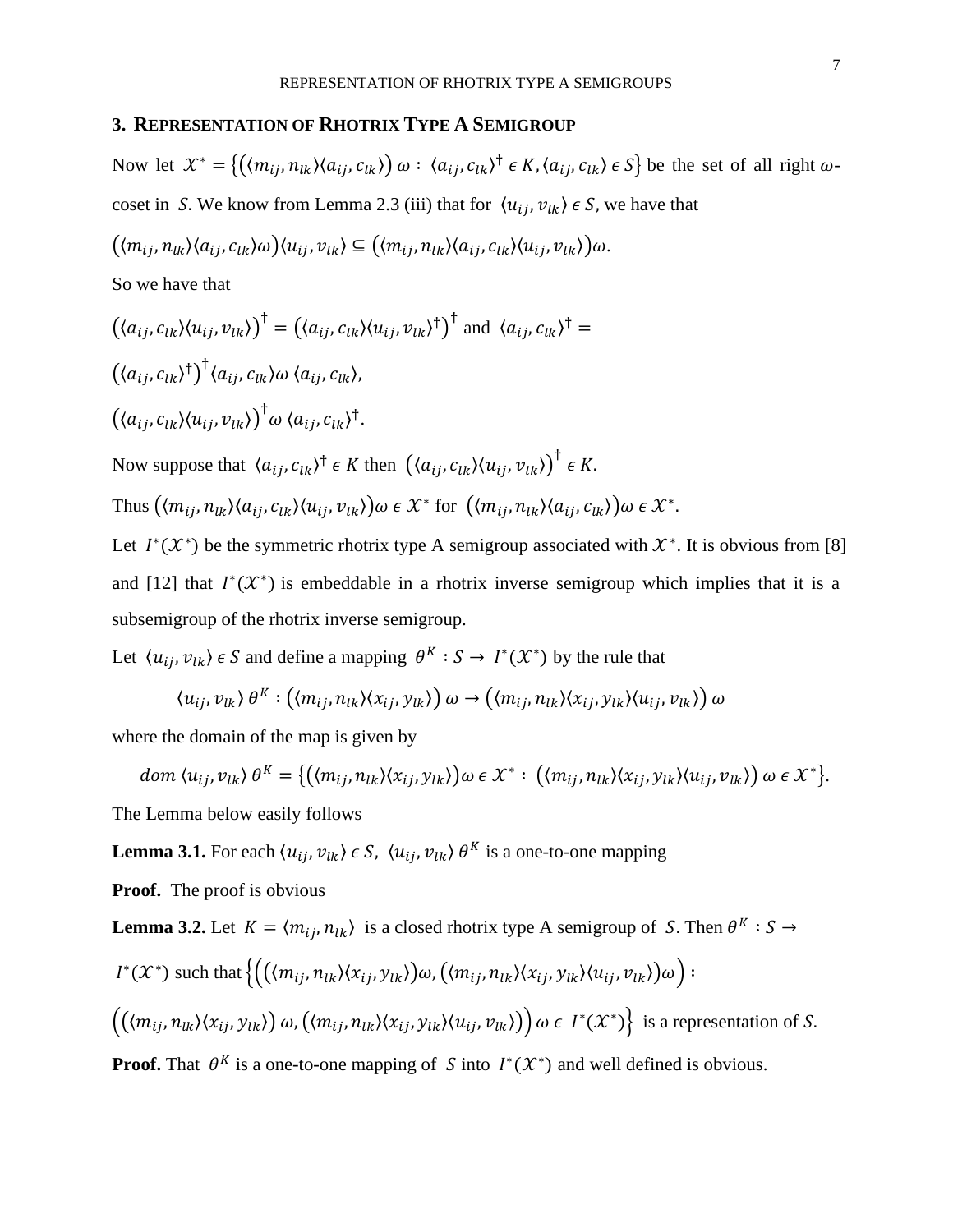Now let 
$$
\langle u_{ij}, v_{lk}\rangle, \langle t_{ij}, h_{lk}\rangle \in S
$$
,  
\n $\left( (\langle m_{ij}, n_{lk}\rangle \langle x_{ij}, y_{lk}\rangle) \omega, (\langle m_{ij}, n_{lk}\rangle \langle x_{ij}, y_{lk}\rangle \langle u_{ij}, v_{lk}\rangle \langle t_{ij}, h_{lk}\rangle) \omega \right)$ , then  $\langle x_{ij}, y_{lk}\rangle^{\dagger} \in K$  and  
\n $\left( \langle x_{ij}, y_{lk}\rangle \langle u_{ij}, v_{lk}\rangle \langle t_{ij}, h_{lk}\rangle \right)^{\dagger} \in K$ . It follows that  
\n $\langle x_{ij}, y_{lk}\rangle \langle u_{ij}, v_{lk}\rangle \langle t_{ij}, h_{lk}\rangle^{\dagger} \omega \langle x_{ij}, y_{lk}\rangle \langle u_{ij}, v_{lk}\rangle$  since it is clear that  $\langle x_{ij}, y_{lk}\rangle \langle u_{ij}, v_{lk}\rangle \langle t_{ij}, h_{lk}\rangle^{\dagger}$   
\n $= \left( \langle x_{ij}, y_{lk}\rangle \langle u_{ij}, v_{lk}\rangle \langle t_{ij}, h_{lk}\rangle^{\dagger} \right)^{\dagger} \langle x_{ij}, y_{lk}\rangle \langle u_{ij}, v_{lk}\rangle.$ 

Using the property of  $\omega$ , we have that

$$
(\langle x_{ij}, y_{lk} \rangle \langle u_{ij}, v_{lk} \rangle \langle t_{ij}, h_{lk} \rangle^{\dagger})^{\dagger} = (\langle x_{ij}, y_{lk} \rangle \langle u_{ij}, v_{lk} \rangle \langle t_{ij}, h_{lk} \rangle)^{\dagger} \omega (\langle x_{ij}, y_{lk} \rangle \langle u_{ij}, v_{lk} \rangle)^{\dagger}.
$$
  
Hence 
$$
(\langle x_{ij}, y_{lk} \rangle \langle u_{ij}, v_{lk} \rangle \langle t_{ij}, h_{lk} \rangle^{\dagger})^{\dagger} \in K \omega.
$$

It is known that  $K\omega = K$  so  $((x_{ij}, y_{lk})(u_{ij}, v_{lk}))^{\dagger} \in K$ , thus  $((m_{ij}, n_{lk})(x_{ij}, y_{lk})(u_{ij}, v_{lk}))\omega$  $\epsilon$   $\mathcal{X}^*$ .

Using the fact that 
$$
((m_{ij}, n_{lk})\langle x_{ij}, y_{lk})\omega \langle u_{ij}, v_{lk} \rangle \theta^K = ((m_{ij}, n_{lk})\langle x_{ij}, y_{lk})\langle u_{ij}, v_{lk} \rangle)
$$
 in  
now follows that  $((\langle m_{ij}, n_{lk} \rangle \langle x_{ij}, y_{lk} \rangle) \omega, ((m_{ij}, n_{lk})\langle x_{ij}, y_{lk} \rangle \langle u_{ij}, v_{lk} \rangle)) \omega \in \langle u_{ij}, v_{lk} \rangle \theta^K$ .  
Conversely, let  $((\langle m_{ij}, n_{lk} \rangle \langle x_{ij}, y_{lk} \rangle) \omega, ((m_{ij}, n_{lk})\langle d_{ij}, g_{lk} \rangle) \omega) \in \langle u_{ij}, v_{lk} \rangle \theta^K \cdot \langle t_{ij}, h_{lk} \rangle \theta^K$ .  
So there exists  $(\langle m_{ij}, n_{lk} \rangle \langle z_{ij}, p_{lk} \rangle) \omega \in X^*$  such that  
 $((\langle m_{ij}, n_{lk} \rangle \langle x_{ij}, y_{lk} \rangle) \omega, ((m_{ij}, n_{lk})\langle z_{ij}, p_{lk} \rangle) \omega) \in \langle u_{ij}, v_{lk} \rangle \theta^K$  and  
 $((\langle m_{ij}, n_{lk} \rangle \langle z_{ij}, p_{lk} \rangle) \omega, ((m_{ij}, n_{lk})\langle d_{ij}, g_{lk} \rangle) \omega) \in \langle t_{ij}, h_{lk} \rangle \theta^K$ .  
Since  $((\langle m_{ij}, n_{lk} \rangle \langle x_{ij}, y_{lk} \rangle) \omega) \langle u_{ij}, v_{lk} \rangle \theta^K = ((m_{ij}, n_{lk})\langle x_{ij}, y_{lk} \rangle \langle u_{ij}, v_{lk} \rangle) \omega$ ,  
and  $((\langle m_{ij}, n_{lk} \rangle \langle z_{ij}, p_{lk} \rangle) \omega) \langle t_{ij}, h_{lk} \rangle \theta^K = ((m_{ij}, n_{lk})\langle z_{ij}, p_{lk} \rangle \langle t_{ij}, h_{lk} \rangle) \omega$ ,  
then we have that

$$
((m_{ij}, n_{lk})\langle z_{ij}, p_{lk}\rangle)\omega = ((m_{ij}, n_{lk})\langle x_{ij}, y_{lk}\rangle\langle u_{ij}, v_{lk}\rangle)\omega
$$
  
and 
$$
((m_{ij}, n_{lk})\langle z_{ij}, p_{lk}\rangle\langle t_{ij}, h_{lk}\rangle)\omega = ((m_{ij}, n_{lk})\langle x_{ij}, y_{lk}\rangle\langle u_{ij}, v_{lk}\rangle\langle t_{ij}, h_{lk}\rangle)\omega.
$$

Thus 
$$
((u_{ij}, v_{lk})\langle t_{ij}, h_{lk}\rangle)\theta^K = \langle u_{ij}, v_{lk}\rangle \theta^K \langle t_{ij}, h_{lk}\rangle \theta^K
$$
.

So that  $\theta^{K}$  is a homomorphism and the proof is complete.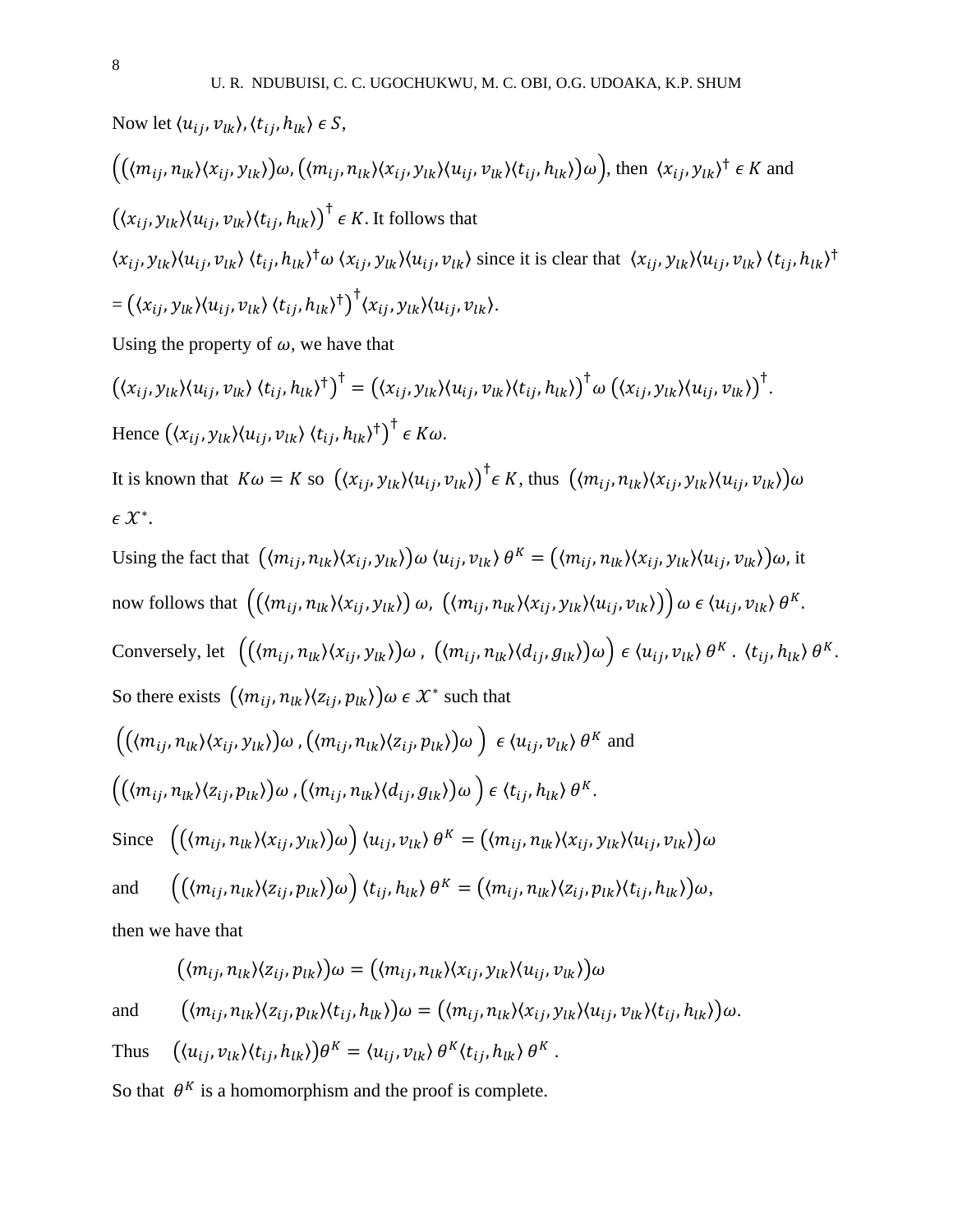We will now show that the transitive property is embedded in  $\theta^{K}$ .

## **Lemma 3.3.**  $\theta^K$  is transitive

Proof. Let 
$$
((m_{ij}, n_{lk})\langle x_{ij}, y_{lk})\omega, ((m_{ij}, n_{lk})\langle d_{ij}, g_{lk})\omega)
$$
 be right  $\omega$ -cosets of *K*. Let  
\n $\langle u_{ij}, v_{lk} \rangle \epsilon S$  and  $\langle x_{ij}, y_{lk} \rangle \langle u_{ij}, v_{lk} \rangle = \langle x_{ij}, y_{lk} \rangle^{\dagger} \langle d_{ij}, g_{lk} \rangle$ , then  $(\langle x_{ij}, y_{lk} \rangle \langle u_{ij}, v_{lk} \rangle)^{\dagger} = (\langle x_{ij}, y_{lk}, \langle u_{ij}, v_{lk} \rangle^{\dagger})^{\dagger}$   
\nBut it is known that  $(\langle x_{ij}, y_{lk} \rangle^{\dagger} \langle d_{ij}, g_{lk} \rangle)^{\dagger} = \langle x_{ij}, y_{lk} \rangle^{\dagger} \langle d_{ij}, g_{lk} \rangle^{\dagger}$ . Since  $\langle x_{ij}, y_{lk} \rangle^{\dagger}$ ,  
\n $\langle d_{ij}, g_{lk} \rangle^{\dagger} \epsilon K$ , then  $(\langle x_{ij}, y_{lk} \rangle^{\dagger} \langle d_{ij}, g_{lk} \rangle)^{\dagger} \epsilon K$ .  
\nThus  $(\langle x_{ij}, y_{lk} \rangle^{\dagger} \langle u_{ij}, v_{lk} \rangle)^{\dagger} \epsilon K$  and  $(\langle m_{ij}, n_{lk} \rangle \langle x_{ij}, y_{lk} \rangle \langle u_{ij}, v_{lk} \rangle) \omega \epsilon X^*$ .  
\nWe have that  
\n $(\langle m_{ij}, n_{lk} \rangle \langle x_{ij}, y_{lk} \rangle \langle u_{ij}, v_{lk} \rangle) \omega = (\langle m_{ij}, n_{lk} \rangle \langle x_{ij}, y_{lk} \rangle \langle d_{ij}, g_{lk} \rangle) \omega \leq (\langle m_{ij}, n_{lk} \rangle \langle d_{ij}, g_{lk} \rangle) \omega$ ,  
\nand  $\langle x_{ij}, y_{lk} \rangle^{\dagger} \langle d_{ij}, g_{lk} \rangle = \langle d_{ij}, g_{lk} \rangle (\langle x_{ij}, y_{lk} \rangle^{\dagger} \langle d_{ij}, g_{lk} \rangle)^{*}$ 

$$
= \langle d_{ij}, g_{lk} \rangle (\langle x_{ij}, y_{lk} \rangle \langle u_{ij}, v_{lk} \rangle)^* \in \big( \langle m_{ij}, n_{lk} \rangle \langle x_{ij}, y_{lk} \rangle \langle u_{ij}, v_{lk} \rangle \big) \omega.
$$

 $\sim$ 

More so, we have that

$$
\langle x_{ij}, y_{lk} \rangle^{\dagger} \langle d_{ij}, g_{lk} \rangle \omega \langle d_{ij}, g_{lk} \rangle \text{ and so } \langle d_{ij}, g_{lk} \rangle \in \left( \langle m_{ij}, n_{lk} \rangle \langle x_{ij}, y_{lk} \rangle \langle u_{ij}, v_{lk} \rangle \right) \omega.
$$

Consequently, we have that

$$
(\langle m_{ij}, n_{lk} \rangle \langle d_{ij}, g_{lk} \rangle) \omega \leq (\langle m_{ij}, n_{lk} \rangle \langle x_{ij}, y_{lk} \rangle \langle u_{ij}, v_{lk} \rangle) \omega
$$
  
and 
$$
(\langle m_{ij}, n_{lk} \rangle \langle x_{ij}, y_{lk} \rangle \langle u_{ij}, v_{lk} \rangle) \omega = (\langle m_{ij}, n_{lk} \rangle \langle d_{ij}, g_{lk} \rangle) \omega.
$$
  
Thus, 
$$
((\langle m_{ij}, n_{lk} \rangle \langle x_{ij}, y_{lk} \rangle) \omega, (\langle m_{ij}, n_{lk} \rangle \langle d_{ij}, g_{lk} \rangle) \omega) \in \langle u_{ij}, v_{lk} \rangle \theta^K.
$$

**Remark 3.4.** It is important to note that suppose  $\alpha$  is an element in the rhotrix type A semigroup  $I^*(\mathcal{X}^*)$ , then  $\alpha$  may not have an inverse.

## **ACKNOWLEDGEMENTS**

We sincerely wish to thank the reviewers for their helpful comments. We also appreciate the encouragements of our colleagues in Uniport Semigroup Forum and Federal University of Technology, Owerri.